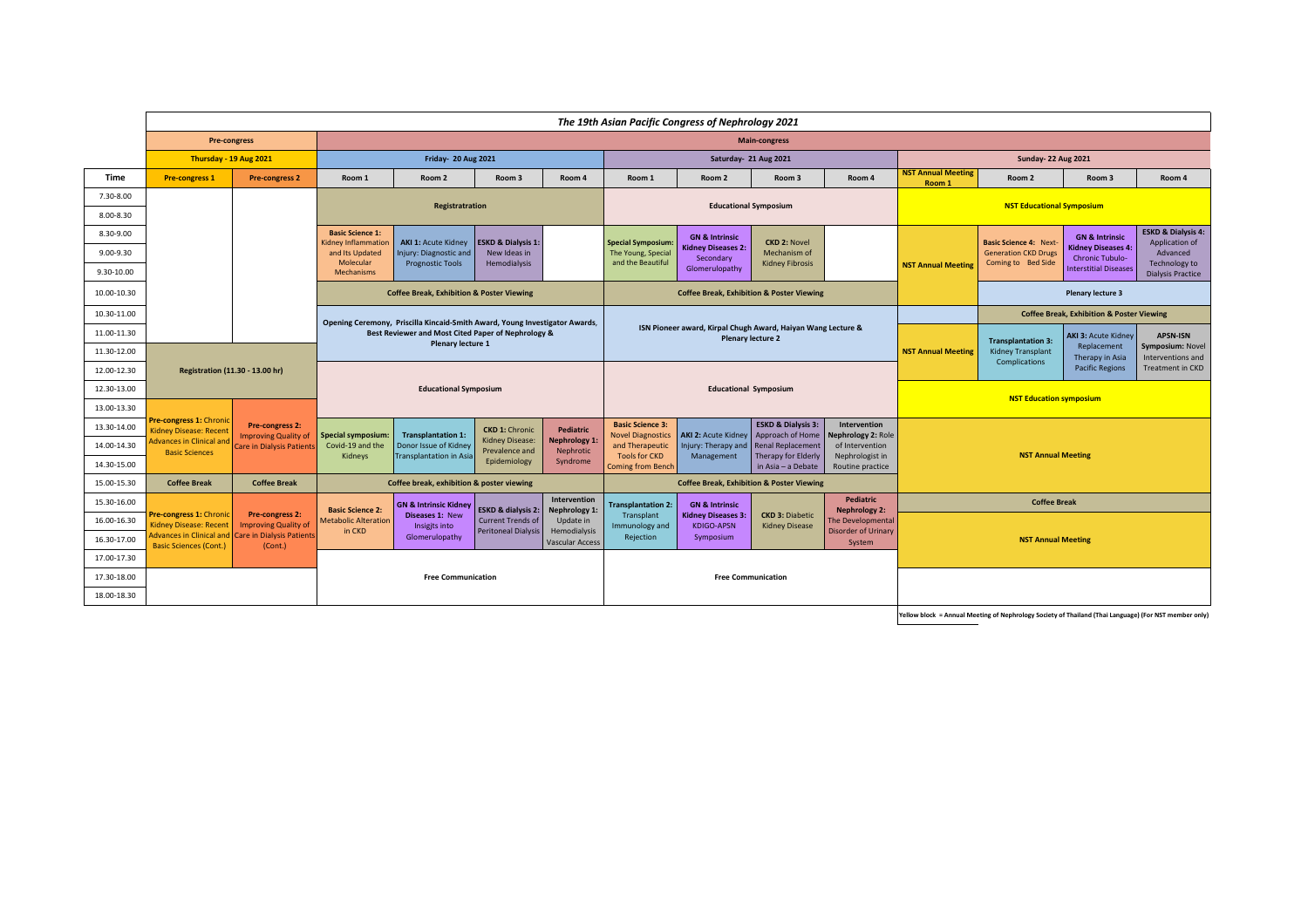## *The 19th Asian Pacific Congress of Nephrology 2021*

|             | <b>Pre-Congress</b>                                                                                                                                                                                  |                                                                                                                                                             |
|-------------|------------------------------------------------------------------------------------------------------------------------------------------------------------------------------------------------------|-------------------------------------------------------------------------------------------------------------------------------------------------------------|
|             | Thursday 19 Aug 2021                                                                                                                                                                                 |                                                                                                                                                             |
| <b>Time</b> | <b>Pre-Congress Course 1</b>                                                                                                                                                                         | <b>Pre-Congress Course 2</b>                                                                                                                                |
| 7.30-8.00   |                                                                                                                                                                                                      |                                                                                                                                                             |
| 8.00-8.30   |                                                                                                                                                                                                      |                                                                                                                                                             |
| 8.30-9.00   |                                                                                                                                                                                                      |                                                                                                                                                             |
| 9.00-9.30   |                                                                                                                                                                                                      |                                                                                                                                                             |
| 9.30-10.00  |                                                                                                                                                                                                      |                                                                                                                                                             |
| 10.00-10.30 |                                                                                                                                                                                                      |                                                                                                                                                             |
| 10.30-11.00 |                                                                                                                                                                                                      |                                                                                                                                                             |
| 11.00-11.30 |                                                                                                                                                                                                      |                                                                                                                                                             |
| 11.30-12.00 |                                                                                                                                                                                                      |                                                                                                                                                             |
| 12.00-12.30 | Registration (11.30 - 13.00 hr)                                                                                                                                                                      |                                                                                                                                                             |
| 12.30-13.00 |                                                                                                                                                                                                      |                                                                                                                                                             |
|             | Pre-Congress Course 1: Chronic Kidney Disease:<br><b>Recent Advances in Clinical and Basic Sciences</b><br>Chairpersons: Noawanit Nata (Thailand),<br><b>Nuttapol Pattamin (Thailand)</b>            | Pre-Congres sCourse 2: Improving Quality of Care<br>in Dialysis Patients<br>Chairpersons: Opas Tritanon (Thailand),<br><b>Wanjak Ponsittisak (Thailand)</b> |
| 13.00-13.30 | <b>Blood Pressure Control</b><br>Vuddhidej Ophascharoensuk (Thailand)                                                                                                                                | <b>Depression in ESKD Patients: Nursing Guideline</b><br><b>Nuntana Spilles (Thailand)</b>                                                                  |
| 13.30-14.00 | <b>Transition of AKI to CKD</b><br>Vincent Wu (Taiwan)                                                                                                                                               | <b>Holistic Approach to Vascular Access in Hemodialysis</b><br>Andrea Viecelli (Australia)                                                                  |
| 14.00-14.30 | <b>Therapeutic Approaches to DKD</b><br><b>Bancha Satirapoj (Thailand)</b>                                                                                                                           | <b>Incremental HD: A Guide for Clinicians</b><br><b>Suree Yoowannakul (Thailand)</b>                                                                        |
| 14.30-15.00 | <b>National Strategy for CKD Prevention in Thailand</b><br>Surasak Kantachuvessiri (Thailand)                                                                                                        | <b>Acute Complications in HD</b><br><b>Thananda Trakarnvanich (Thailand)</b>                                                                                |
| 15.00-15.30 | <b>Coffee Break</b>                                                                                                                                                                                  | <b>Coffee Break</b>                                                                                                                                         |
|             | Pre-Congress 1: Chronic Kidney Disease:<br><b>Recent Advances in Clinical and Basic Sciences</b><br>Chairpersons: Kanin Thammavaranucupt (Thailand),<br><b>Naphat Wutilertcharoenwong (Thailand)</b> | Pre-Congress 2: Improving Quality of Care in Dialysis Patients<br>Chairpersons: Surachet Vongsanim (Thailand),<br><b>Thatsophan Srithongkul (Thailand)</b>  |
| 15.30-16.00 | <b>Nutritional Management</b><br>Piyawan Kittiskulnam (Thailand)                                                                                                                                     | <b>Current Approaches to Middle Molecule Removal</b><br>in Patient-Centered Dialysis Care<br>Ikuto Masakane (Japan)                                         |
| 16.00-16.30 | <b>Renal Anemia</b><br>Aida L Suntranto (Indonesia)                                                                                                                                                  | <b>What The New ISPD Guideline Telling Us?</b><br><b>Sarinya Boongrid (Thailand)</b>                                                                        |
| 16.30-17.00 | <b>CKD-MBD</b><br>Paweena Susantitaphong (Thailand)                                                                                                                                                  | <b>How to Improve Peritonitis Outcome?</b><br><b>Neil Boudville (Australia)</b>                                                                             |
| 17.00-17.30 | <b>Cardiovascular Disease</b><br><b>Robert Walker (New Zealand)</b>                                                                                                                                  | <b>Challenging of APD in Low Income Countries</b><br>Suchai Sritippayawan (Thailand)                                                                        |
| 17.30-18.30 | <b>Educational Symposium</b>                                                                                                                                                                         |                                                                                                                                                             |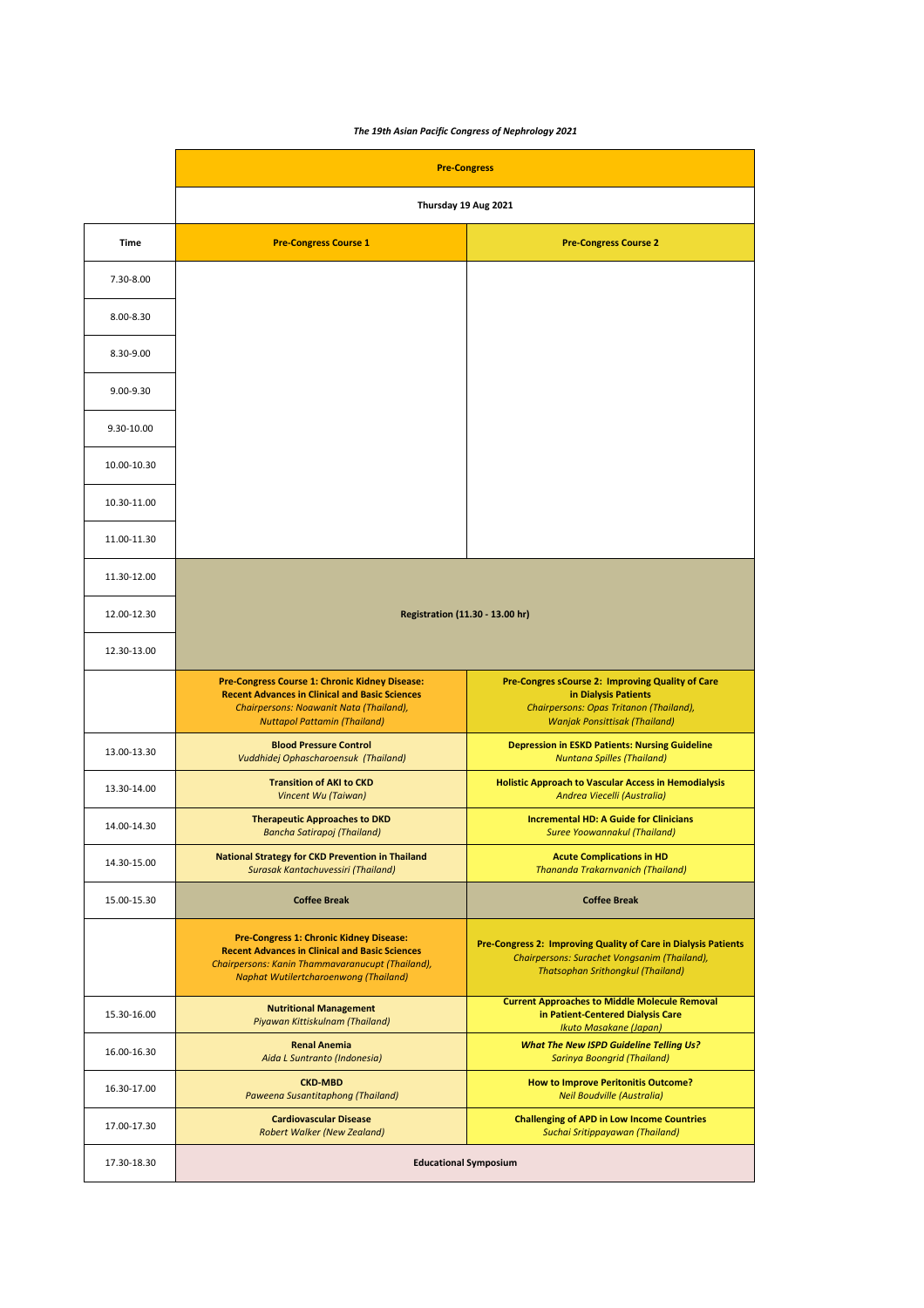| <b>Time</b> |                                                                                                                                                                                                                                                                                                                                                                                                                 | Day 1 - APCN Congress, Friday 20 Aug 2021                                                                                                                                                                                                                                                                       |                                                                                                                                                                                                                                                                               |                                                                                                                                                                                                                                                                                                                  |
|-------------|-----------------------------------------------------------------------------------------------------------------------------------------------------------------------------------------------------------------------------------------------------------------------------------------------------------------------------------------------------------------------------------------------------------------|-----------------------------------------------------------------------------------------------------------------------------------------------------------------------------------------------------------------------------------------------------------------------------------------------------------------|-------------------------------------------------------------------------------------------------------------------------------------------------------------------------------------------------------------------------------------------------------------------------------|------------------------------------------------------------------------------------------------------------------------------------------------------------------------------------------------------------------------------------------------------------------------------------------------------------------|
|             | Room 1                                                                                                                                                                                                                                                                                                                                                                                                          | Room <sub>2</sub>                                                                                                                                                                                                                                                                                               | Room <sub>3</sub>                                                                                                                                                                                                                                                             | Room 4                                                                                                                                                                                                                                                                                                           |
| 7.30-8.30   |                                                                                                                                                                                                                                                                                                                                                                                                                 | Registration                                                                                                                                                                                                                                                                                                    |                                                                                                                                                                                                                                                                               |                                                                                                                                                                                                                                                                                                                  |
|             | <b>Basic Science 1: Kidney Inflammation and Its</b><br><b>Updated Molecular Mechanisms</b><br>Chairpersons: Reiko Inagi (Japan)<br>Sirirat Anutrakulchai (Thailand)                                                                                                                                                                                                                                             | AKI 1: Acute Kidney Injury: Diagnostic and<br><b>Prognostic Tools</b><br>Chairpersons: Li Yang (China)<br>Nattachai Srisawat (Thailand)                                                                                                                                                                         | ESKD & Dialysis 1: New Ideas in Hemodialysis<br>Chairpersons: Cheuk-Chun Szeto (Hong Kong)<br>Arkom Nongnuch (Thailand)                                                                                                                                                       |                                                                                                                                                                                                                                                                                                                  |
| 8.30-10.00  | <b>Inflammation Leading to Fibrosis (AKI-to-CKD)</b><br>Shuei-Liong Lin (Taiwan)                                                                                                                                                                                                                                                                                                                                | Role of Electronic Alert and Care Bundle in AKI<br>Jay Koyner (USA)                                                                                                                                                                                                                                             | <b>Super High Flux Hemodialysis</b><br>Khajohn Tiranathanagul (Thaliand)                                                                                                                                                                                                      |                                                                                                                                                                                                                                                                                                                  |
|             | <b>Infiltrated Inflammation Cell Profile:</b><br><b>Single-Cell RNA-Seq</b><br>John He (USA)                                                                                                                                                                                                                                                                                                                    | <b>Clinical Utility of Novel Biomarkers in AKI</b><br>Zoltan Endre (Australia)                                                                                                                                                                                                                                  | <b>New Developments in Catheter Design</b><br>and Material Technology<br>Gopesh K Modi (India)                                                                                                                                                                                |                                                                                                                                                                                                                                                                                                                  |
|             | <b>Role of Anti-Inflammation Agents in CKD</b><br>Eun Hui Bae (Republic of Korea)                                                                                                                                                                                                                                                                                                                               | <b>Role of AKI Risk Score</b><br>Hajeong Lee (Republic of Korea)                                                                                                                                                                                                                                                | Role of Green Hemodialysis in Asia<br>Matthew Sypek (Australia)                                                                                                                                                                                                               |                                                                                                                                                                                                                                                                                                                  |
| 10.00-10.30 |                                                                                                                                                                                                                                                                                                                                                                                                                 | <b>Coffee Break, Exhibition &amp; Poster Viewing</b>                                                                                                                                                                                                                                                            |                                                                                                                                                                                                                                                                               |                                                                                                                                                                                                                                                                                                                  |
| 10.30-12.00 |                                                                                                                                                                                                                                                                                                                                                                                                                 | Plenary Lecture 1 - The Glomerulus: The Sphere of Influence<br>Susan E Quagginn (USA)<br>Chairpersons: Masaomi Nankagu and Kriengsak Vareesangthip                                                                                                                                                              | Opening ceremony, Priscilla Kincaid-Smith Award, Young Investigator Awards (Basic & Clinical), Best Reviewer and Most Cited Paper of Nephrology &                                                                                                                             |                                                                                                                                                                                                                                                                                                                  |
| 12.00-13.30 |                                                                                                                                                                                                                                                                                                                                                                                                                 | <b>Educational Symposium</b>                                                                                                                                                                                                                                                                                    |                                                                                                                                                                                                                                                                               |                                                                                                                                                                                                                                                                                                                  |
|             | Special Symposium: Covid-19 and the Kidneys<br>Chairpersons: Hyeong Cheon Park (Republic of Korea)<br>Warangkana Pichaiwong (Thailand)                                                                                                                                                                                                                                                                          | <b>Transplantation 1: Donor Issue of Kidney</b><br><b>Transplantation in Asia</b><br>Chairpersons: Chul Woo Yang (Republic of Korea)<br>Kajohnsak Noppakun (Thailand)                                                                                                                                           | <b>CKD 1: Chronic Kidney Disease:</b><br><b>Prevalence and Epidemiology</b><br>Chairpersons: Sydney Tang (Hong Kong)<br><b>Atiporn Ingsathit (Thailand)</b>                                                                                                                   | Pediatric Nephrology 1: Nephrotic Syndrome<br>Chairpersons: Yap Hui Kim (Singapore)<br><b>Adisorn Lumpaopong (Thailand)</b>                                                                                                                                                                                      |
| 13.30-15.00 | COVID 19: From Ground Zero, The Present<br>and The Future<br>Vivekanand Jha (India)<br><b>COVID 19 and Acute Kidney Injury:</b><br><b>Pathomechanistic, Management and Prognosis</b><br>Li Yang (China)<br><b>Care of Maintenance Dialysis Patients</b><br>with COVID-19<br>Kai-Ming Chow (Hong Kong)<br><b>Update in Management of COVID 19</b><br>in Kidney Transplantation<br>Yaerim Kim (Republic of Korea) | Applicability of Kidney Donor Profile Index<br>(KDPI) for Asian Population<br><b>Nuttasith Larpparisuth (Thailand)</b><br><b>Donor Derived Infection in</b><br><b>Kidney Transplantation</b><br>Manisha Sahay (India)<br>The Do's and Don'ts of Assessment<br>a Living Kidney Donor<br>Maggie KM MA (Hong Kong) | Socioeconomic Burden of CKD in<br><b>Developing Countries</b><br>Kriengsak Vareesangthip (Thailand)<br>CKD of Unknown Origin: What do We Know?<br>Chih-Wei Yang (Taiwan)<br><b>China Kidney Disease Network for</b><br><b>Big Data Research in CKD</b><br>Luxia Zhang (China) | <b>Genetic Testing in Steroid Resistant</b><br><b>Nephrotic Syndrome</b><br>Ng Kar Hui (Singapore)<br><b>Clinical Approach to Pediatric</b><br><b>Renal Tubular Acidosis</b><br>Elena Levtchenko (Belgium)<br><b>Therapeutic Update in Steroid Resistant</b><br><b>Nephrotic Syndrome</b><br>Arvnd Bagga (India) |
| 15.00-15.30 |                                                                                                                                                                                                                                                                                                                                                                                                                 | <b>Coffee Break, Exhibition &amp; Poster Viewing</b>                                                                                                                                                                                                                                                            |                                                                                                                                                                                                                                                                               |                                                                                                                                                                                                                                                                                                                  |
|             | <b>Basic Science 2: Metabolic Alteration in CKD</b><br>Chairpersons: Shang-Jyh Hwang (Taiwan)<br>Pongsathorn Gojaseni (Thailand)                                                                                                                                                                                                                                                                                | <b>GN &amp; Intrinsic Kidney Diseases 1:</b><br><b>New Insights into Glomerulopathy</b><br>Chairpersons: Ming-Hui Zhao (China)<br>Ratana Chawanasuntorapoj (Thailand)                                                                                                                                           | <b>ESKD &amp; Dialysis 2: Current Trends of</b><br><b>Peritoneal Dialysis</b><br>Chairpersons: Xue-Qing Yu (China)<br>Siribha Changsirikulchai (Thailand)                                                                                                                     | <b>Intervention Nephrology 1: Update in</b><br><b>Hemodialysis Vascular Access</b><br>Chairpersons: Eddy Tan (New Zealand)<br><b>Sukit Raksasuk (Thailand)</b>                                                                                                                                                   |
| 15.30-17.00 | <b>Update in Glucose and Lipid Toxicity in CKD</b><br>Carol Pollock (Australia)                                                                                                                                                                                                                                                                                                                                 | New Insights into the Pathogenesis of<br>IgA Nephropathy<br>Yusuke Suzuki (Japan)                                                                                                                                                                                                                               | <b>Establishment and Maintenance of</b><br>the PD-First Policy<br>Talerngsak Kanjanabuch (Thailand)                                                                                                                                                                           | <b>How to Translate the Recent</b><br><b>Guideline to Clinical Practice?</b><br>Young Soo Kim (Republic of Korea)                                                                                                                                                                                                |
|             | <b>Role of Uremic Toxins and Gut Microbiome in CKD</b><br><b>Wendy S Garret (USA)</b>                                                                                                                                                                                                                                                                                                                           | <b>FSGS-What the Practicing</b><br><b>Nephrologist Needs to Know</b><br>Yap Hui Kim (Sinagpore)                                                                                                                                                                                                                 | <b>Peritoneal Dialysis Adequacy:</b><br>What is the Current View?<br>Adrian Liew (Singapore)                                                                                                                                                                                  | Monitoring of AV-access: Role of Physical<br><b>Examination and Doppler Ultrasound</b><br>Kumtorn Lelamali (Thailand)                                                                                                                                                                                            |
|             | <b>Drugs Targeting Mitochondria Metabolism</b><br>Takaaki Abe (Japan)                                                                                                                                                                                                                                                                                                                                           | <b>COVID-19: From Renal Tropisum to Disease</b><br><b>Tobias B Huber (Germany)</b>                                                                                                                                                                                                                              | <b>What Patient-Related Outcome</b><br><b>Should We Monitor?</b><br>Yeoungjee Cho (Australia)                                                                                                                                                                                 | New Technology to Create AVF and<br><b>Improve Access Patency</b><br>Qizhuang Jin (China)                                                                                                                                                                                                                        |
| 17.00-18.30 |                                                                                                                                                                                                                                                                                                                                                                                                                 | <b>Free Communication</b>                                                                                                                                                                                                                                                                                       |                                                                                                                                                                                                                                                                               |                                                                                                                                                                                                                                                                                                                  |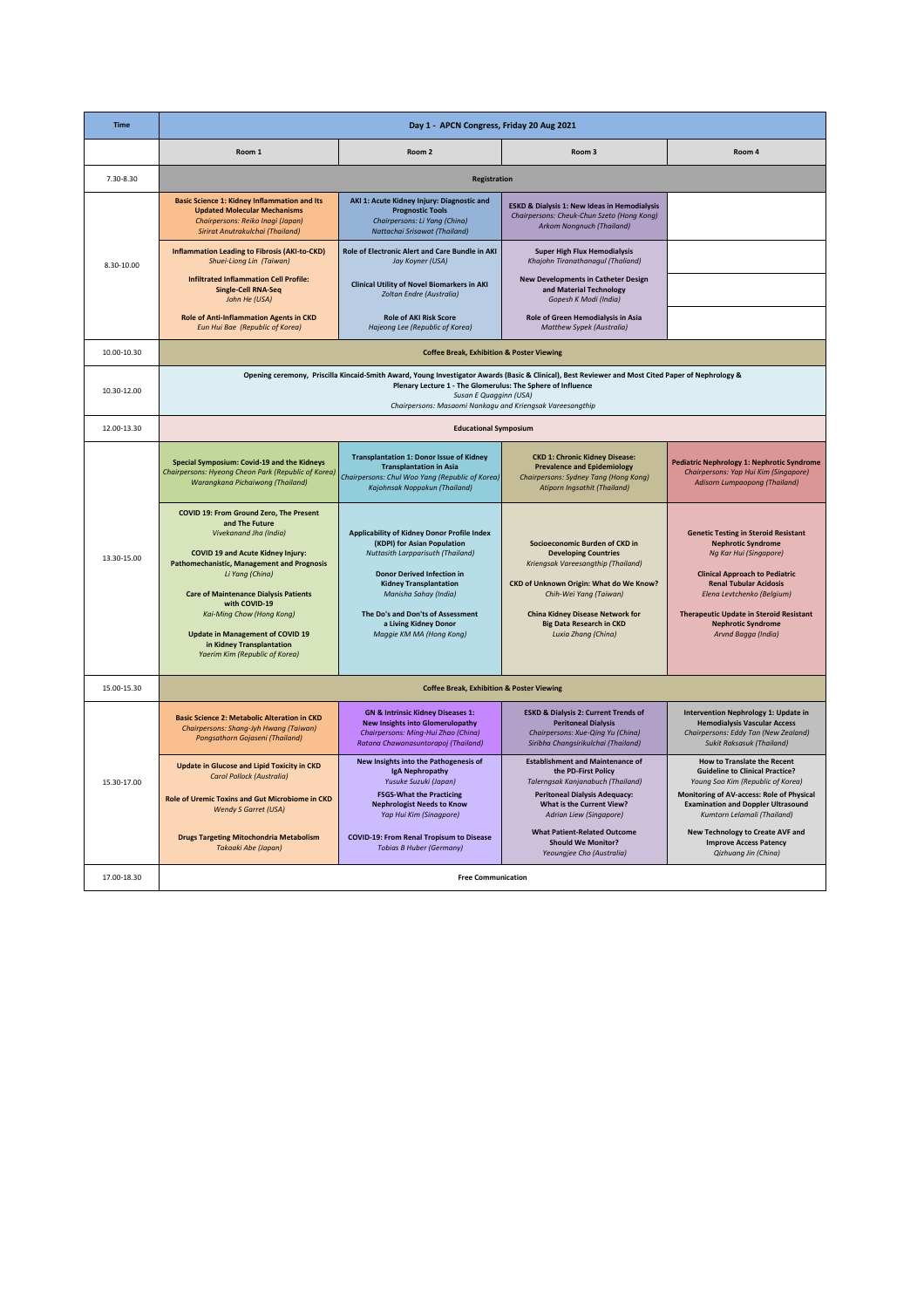| Time        |                                                                                                                                                                                        | Day 2 - APCN Congress, Saturday 21 Aug 2021                                                                                                                               |                                                                                                                                                                      |                                                                                                                                                                              |
|-------------|----------------------------------------------------------------------------------------------------------------------------------------------------------------------------------------|---------------------------------------------------------------------------------------------------------------------------------------------------------------------------|----------------------------------------------------------------------------------------------------------------------------------------------------------------------|------------------------------------------------------------------------------------------------------------------------------------------------------------------------------|
|             | Room 1                                                                                                                                                                                 | Room <sub>2</sub>                                                                                                                                                         | Room 3                                                                                                                                                               | Room 4                                                                                                                                                                       |
| 7.30-8.30   |                                                                                                                                                                                        | <b>Educational Symposium</b>                                                                                                                                              |                                                                                                                                                                      |                                                                                                                                                                              |
|             | <b>Special Symposium: The Young, Special</b><br>and the Beautiful<br>Chairpersons: David Harris (Australia)<br>Warangkana Pichaiwong (Thailand)                                        | <b>GN &amp; Intrinsic Kidney Diseases 2:</b><br><b>Secondary Glomerulopathy</b><br>Chairpersons: Philip Kam-Tao LI (Hong Kong)<br><b>Talengsak Kanjanabuch (Thailand)</b> | <b>CKD 2: Novel Mechanism of Kidney Fibrosis</b><br>Chairpersons: Chih-Wei Yang (Taiwan)<br>Worawon Chailimpamontree (Thailand)                                      |                                                                                                                                                                              |
| 8.30-10.00  | <b>Management of Conception in</b><br><b>Individuals with Kidney Disease</b><br>Michelle Hladunewich (Canada)                                                                          | <b>Complement Driven Glomerular Disease -</b><br><b>Understanding, Current Diagnosis and</b><br><b>Treatment Options</b><br>Manish Rathi (India)                          | <b>Novel Signaling Pathways in Kidney Fibrosis</b><br>Soo Wan Kim (Republic of Korea)                                                                                |                                                                                                                                                                              |
|             | Pregnancy in Advanced CKD-<br>What Do You Need to Know?<br>Shilpanjali Jesudason (Australia)                                                                                           | <b>Viral-Associated Glomerulonephritides</b><br>Rosnawati Yahya (Malaysia)                                                                                                | <b>Functional Fibroblast Heterogenicity</b><br>in CKD Progression<br>Motoko Yanagita (Japan)                                                                         |                                                                                                                                                                              |
|             | <b>Advancing Indigenous Kidney Health</b><br>Rachel C Walker (New Zealand)                                                                                                             | Histopathology Topic / New Classification for<br>Lupus Nephritis - Time for a Change?<br>Agnes B Fogo (USA)                                                               | Kidney Tubulointerstitial Injury As<br>a Driver Toward CKD<br>Bi-Cheng Liu (China)                                                                                   |                                                                                                                                                                              |
| 10.00-10.30 |                                                                                                                                                                                        | <b>Coffee Break, Exhibition &amp; Poster Viewing</b>                                                                                                                      |                                                                                                                                                                      |                                                                                                                                                                              |
| 10.30-12.00 |                                                                                                                                                                                        | ISN Pioneer award, Kirpal Chugh Award, Haiyan Wang Lecture &<br>Takashi Yokoo (Japan)<br>Chairpersons: Sydney CW Tang (Hong Kong) and Surasak Kantachuvessiri (Thailand)  | Plenary Lecture 2 - Challenges in Reconstructing Functional Kidneys From Stem Cells For Clinical Use                                                                 |                                                                                                                                                                              |
| 12.00-13.30 |                                                                                                                                                                                        | <b>Educational Symposium</b>                                                                                                                                              |                                                                                                                                                                      |                                                                                                                                                                              |
|             | <b>Basic Science 3: Novel Diagnostics and Therapeutic</b><br><b>Tools for CKD Coming From Bench</b><br><b>Chairpersons: Carol Pollock (Australia)</b><br>Pornpen Sangthawan (Thailand) | AKI 2: Acute Kidney Injury: Therapy and<br><b>Management</b><br>Chairpersons: Somchai Eiam-Ong (Thailand)<br>Kornchanok Vareesangthip (Thailand)                          | <b>ESKD &amp; Dialysis 3: Decision Making in RRT in</b><br><b>Elderly Patients in Asia</b><br>Chairpersons: Adrian Liew (Singapore)<br>Amnart Chaiprasert (Thailand) | Intervention Nephrology 2: Role of<br><b>Intervention Nephrologist in Routine Practice</b><br>Chairpersons: Kumtorn Lelamali (Thailand)<br>Thananda Trakarnvanich (Thailand) |
| 13.30-15.00 | The Diagnostic Value of Urine Beyond Albuminuria:<br><b>Autofluoresence of Exfoliated Urinary Cells</b><br><b>Sonia Saad (Australia)</b>                                               | Fluid and Hemodynamic Management in AKI<br>Marlies Ostermann (UK)                                                                                                         | Asia is not Ready for Hom HD Yet -<br>Truth or Myth?<br>Mark R Marshall (New Zealand)                                                                                | Safety and Effectiveness of<br><b>Percutaneous Renal Biopsy</b><br>Tim Spicer (Australia)                                                                                    |
|             | <b>Omics Data as a Diagnostic Tool in CKD</b><br>Jihwan Park (Republic of Korea)                                                                                                       | Tropical Diseases Causing AKI in Asia: How to<br><b>Improve Outcome?</b><br>Nattachai Srisawat (Thailand)                                                                 | <b>Assisted Home Peritoneal Dialysis is</b><br>the Best Option for Asia<br>Lily Mushahar (Malaysia)                                                                  | How to Maintain PD Catheter longevity?<br>Eddie Tan (New Zealand)                                                                                                            |
|             | <b>Update in Stem Cell Therapy/Diagnosis</b><br>Xiangmei Chen (China)                                                                                                                  | The Utility of Kidney Biopsy in AKI:<br>the Expanding Role?<br>Rajasekhara Chakravathi (India)                                                                            | To Think Outside the Box: Conservative<br><b>Management for Advanced CKD</b><br>Jaewon Yang (Republic of Korea)                                                      | Salvage of Tunneled Hemodialysis Catheter<br>Tan Chieh Suai (Singapore)                                                                                                      |
| 15.00-15.30 |                                                                                                                                                                                        | <b>Coffee Break, Exhibition &amp; Poster Viewing</b>                                                                                                                      |                                                                                                                                                                      |                                                                                                                                                                              |
|             | <b>Transplantation 2: Transplant Immunology and</b><br><b>Rejection</b><br>Chairpersons: Katherine Barraclough (Australia)<br>Attapong Vongwiwatana (Thailand)                         | <b>GN &amp; Intrinsic Kidney Diseases 3:</b><br><b>KDIGO-APSN Symposium</b><br>Chairpersons: Sunita Bavanandan (Malaysia)<br>Chagriya Kitiyakara (Thailand)               | <b>CKD 3: Diabetic Kidney Disease</b><br>Chairpersons: Siu-Ka Mak (Hong Kong)<br>Vuddhidej Ophascharoensuk (Thailand)                                                | <b>Pediatric Nephrology 2: The Developmental</b><br><b>Disorder of Urinary System</b><br>Chairpersons: Anirut Pattaragarn (Thailand)<br>Konggrapun Srisuwan (Thailand)       |
| 15.30-17.00 | The Role Eplet Mismatch in<br><b>Kidney Transplant Outcomes</b><br>Susan Wan (Australia)                                                                                               | <b>Highlights From the KDIGO-GN</b><br>Guidelines 2020<br><b>Sydney Tang (Hong Kong)</b>                                                                                  | Cardiovascular Disease Burden in DKD<br>Yong Sun Kang (Republic of Korea)                                                                                            | <b>Molecular Diagnostic in Congenital Anomalies</b><br>of the Kidneys and Urinary Tracts<br>Shen Qian (China)                                                                |
|             | <b>Clinical Significance of DSA and Non-HLA</b><br><b>Antibodies in Kidney Transplantation</b><br>Byungha Chung (Republic of Korea)                                                    | What is on the Horizon for IgA Nephropathy?<br>(Novel Agents and Clinical Trials)<br>Jonathan Barratt (UK)                                                                | <b>APSN Clinical Practice Guideline in DKD</b><br>Muh Geot Wong (Australia)                                                                                          | <b>Evaluation and Management of Children with</b><br><b>Congenital Neurogenic Bladder</b><br>Lilian Johnstone (Australia)                                                    |
|             | <b>Update in Management of Chronic</b><br><b>Active Antibody Mediated Rejection</b><br><b>Lionel Rostaing (France)</b>                                                                 | <b>ANCA-Associated Vasculitis - Current</b><br><b>State-of-the-Art and Clinical Perspectives</b><br>Duvuru Geetha (USA)                                                   | <b>Emerging Therapies for DKD</b><br>Hiddo Lambers Heerspink (Netherlands)                                                                                           | <b>Radiologic Evaluation in Pediatric</b><br><b>Cystic Kidney Diseases</b><br>Jeevesh Kapur (Singapore)                                                                      |
| 17.00-18.30 |                                                                                                                                                                                        | <b>Free Communication</b>                                                                                                                                                 |                                                                                                                                                                      |                                                                                                                                                                              |